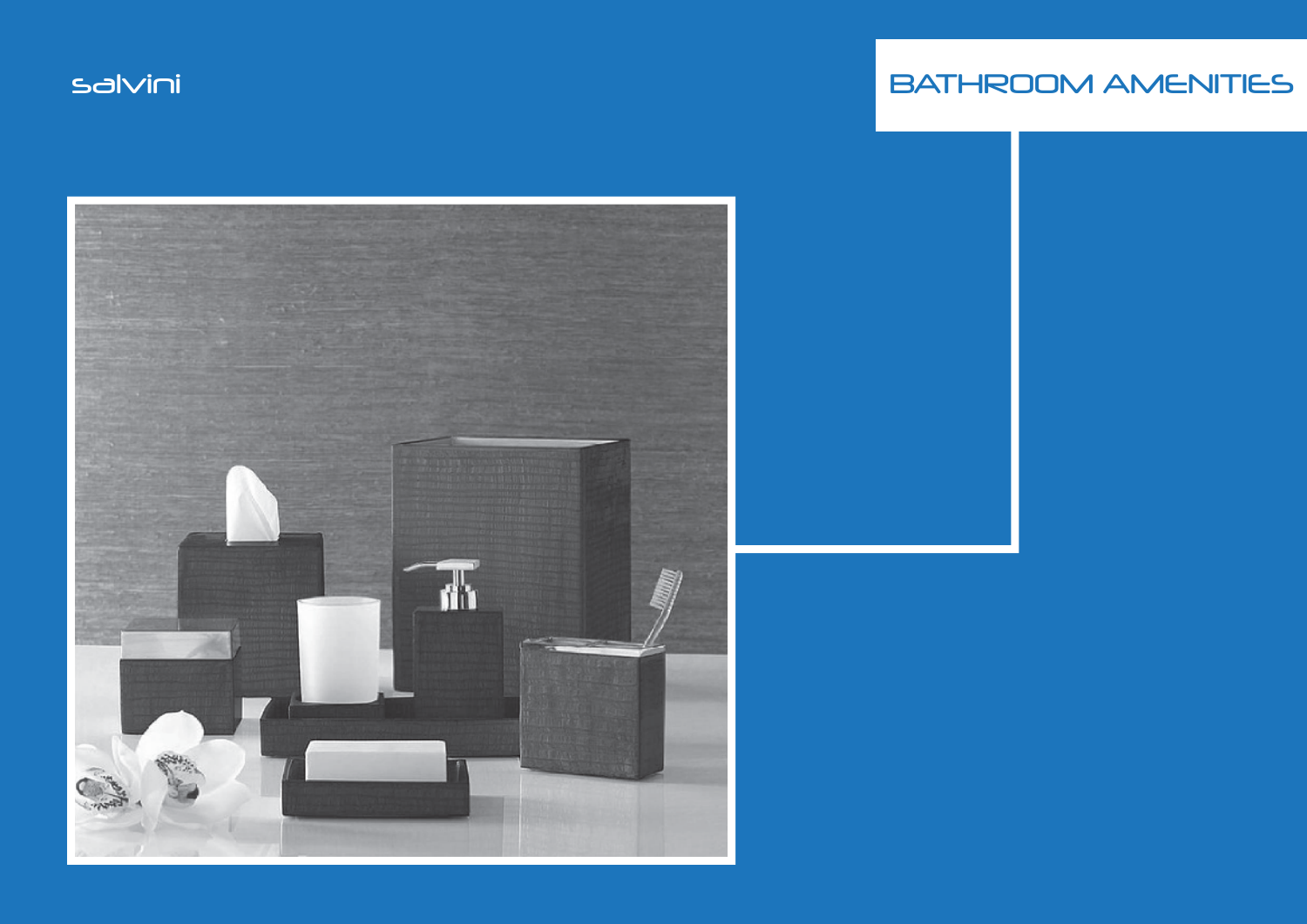### **MIRROR**



#### *Mirror #SAL - MG - 1713C-1*

- 3x mag. mirror (Single arm).
- Size: 6x8"
- Finishing: chrome.



#### *Desktop Mirror #SAL - MG-025C*

- Regular & 5x mag. mirror.
- Size: 5x5"
- Finishing: Chrome.



#### *Mirror #SAL - MG - 521 LED*

- 3X mag. LED light mirror (Single arm).
- Size: 8" / 8.5" / 9.5",
- 110V-260V
- Finishing: Chrome.



### *Mirror #SAL - MG - 1801C*

- Regular & 5x mag. mirror (Single arm).
- Size: 8"
- Finishing: Chrome.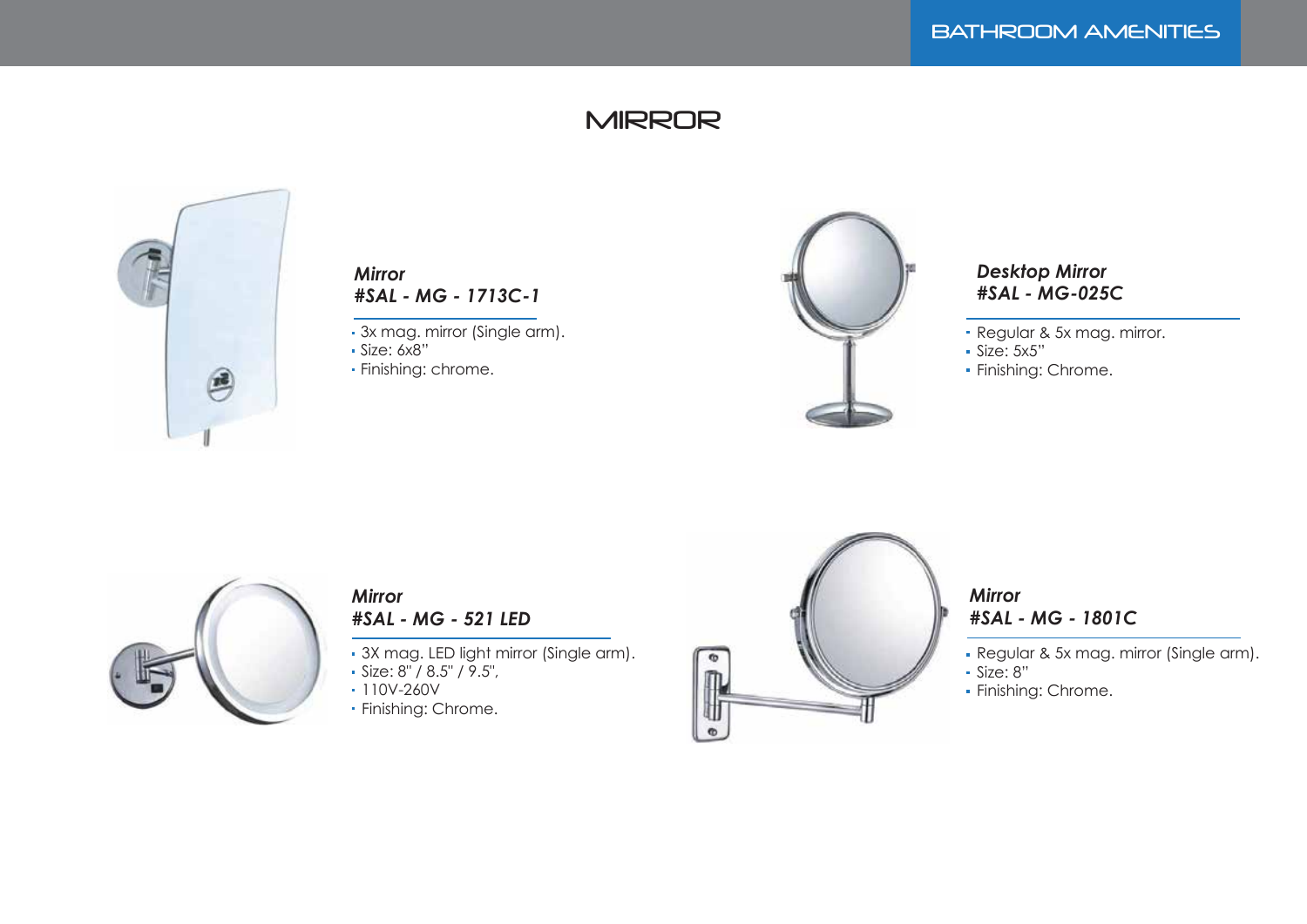## HAIR DRYER



### **Salvini Hair Dryer # SAL D07**

- Wall mounted.
- Power: 1600W.
- Safety Switch.
- Overheating protection.
- High & Low speed setting.
- Available with or without shaving plug.



### **Salvini Hair Dryer # SAL F6**

- Power: 1400W.
- Safety switch.
- Overheating protection.
- High & Low speed setting.
- Foldable Handle, easy to store.
- With Hang-Up Loop.



### **Salvini Hair Dryer # SAL F2B**

- Power: 2100W.
- Safety switch.
- Overheating protection.
- 2 speed cool wind and 3 speed hot wind setting for option
- Foldable handle, easy to store.
- **Ionic function makes the hair more** soft and shining.



### **Salvini Hair Dryer # SAL D01A**

- Wall mounted.
- Power: 1200 W.
- Safety Switch.
- Overheating protection.
- High & Low speed.
- With shaving plug.



#### **Salvini Hair Dryer # SAL D05**

- Wall mounted.
- Power: 1500W.
- **Safety Switch.**
- Overheating protection.
- High & Low speed.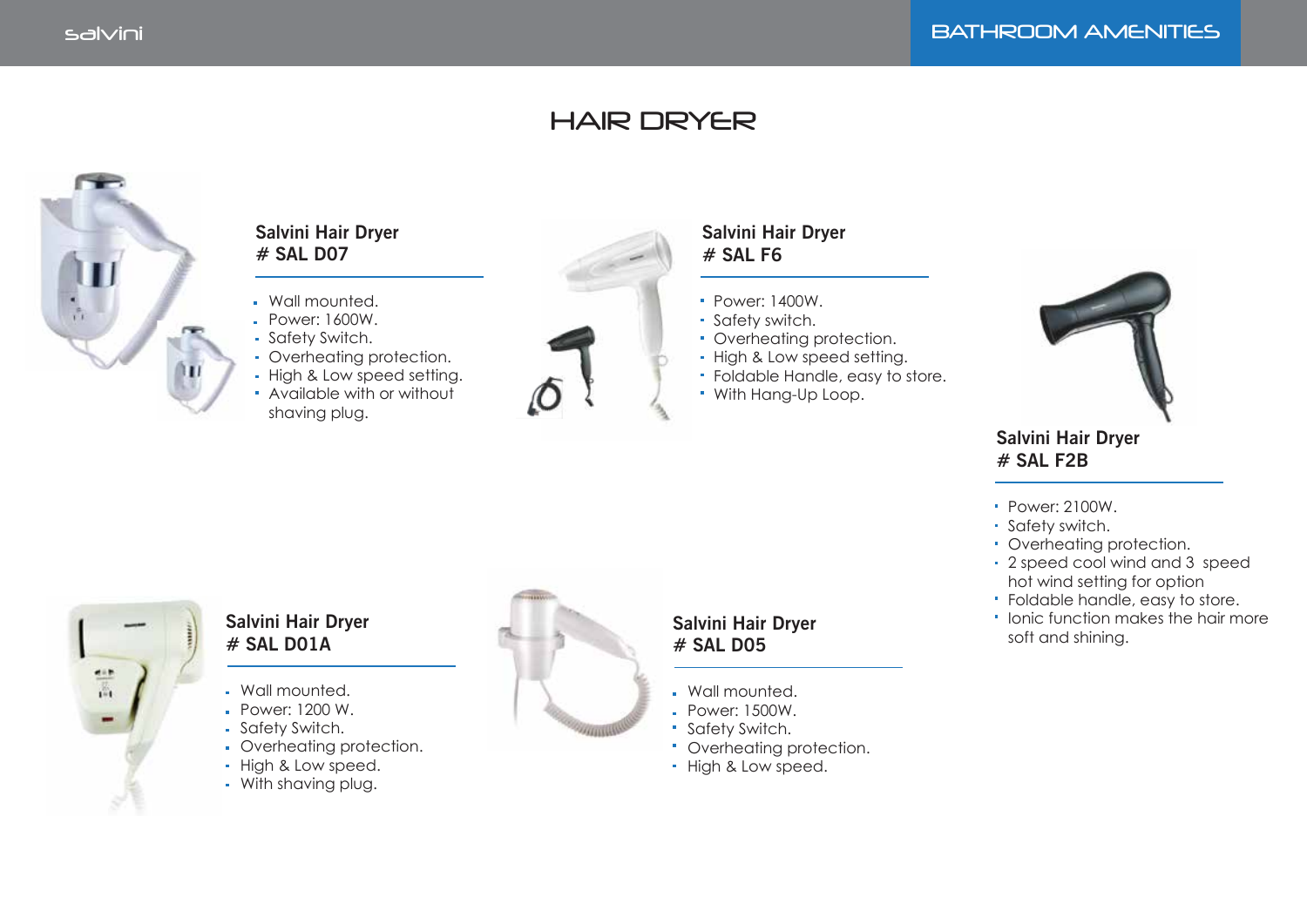# LITTER BIN & TOILET BRUSH



### *Pedal Bin*

- Polished chrome metal bin.
- With pedal control lid.
- Removable internal plastic bin.
- $\bullet$  Dimensions: ø cm 20 x 27 h 5 lt





- Free Standing.
- Material: 18/10 Stainless Steel.
- Finish: Polished.
- Dimensions: ø 7,7 x 43h cm



### *Toilet Brush Holder # SAL - 91518*

- Wall Standing
- Material: 18/10 Stainless Steel
- Dimensions: ø 7,7 x 43h cm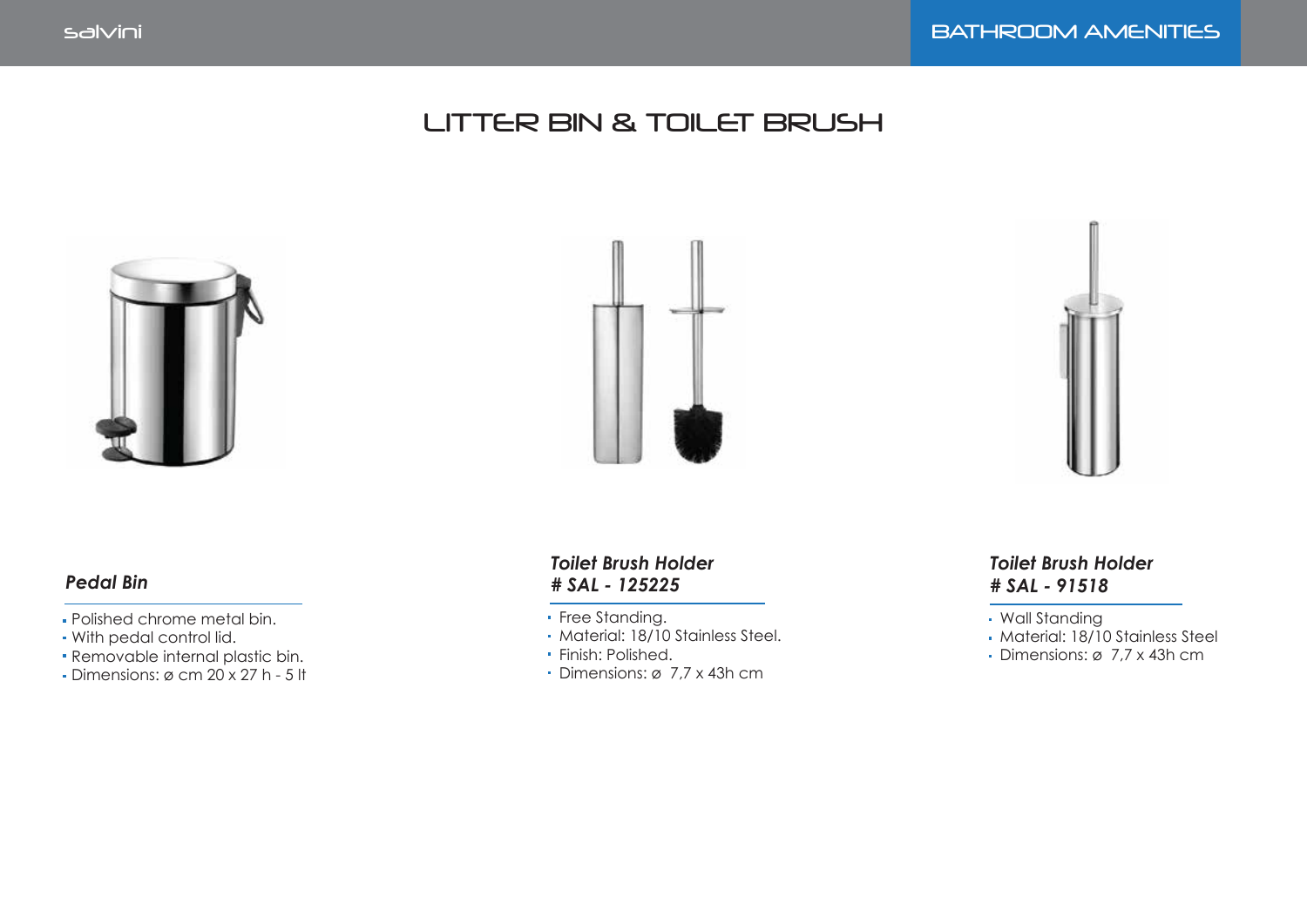## BATHROOM ACCESSORIES



#### *Sanitary Bag Dispenser*

- Material: ABS.
- Dimensions: 13,5x 9,5 x 2,5h cm
- Refill box of sanitary bag dispenser.
- Containing 25 bags.

#### *W.C. Safety Strip*

- Material: craft paper.
- Dimensions: 55 x 7 cm
- Customize logo.





#### *W.C. Safety Strip*

- Material: craft paper.
- Dimensions: 4,5 x 13 cm
- Customize logo.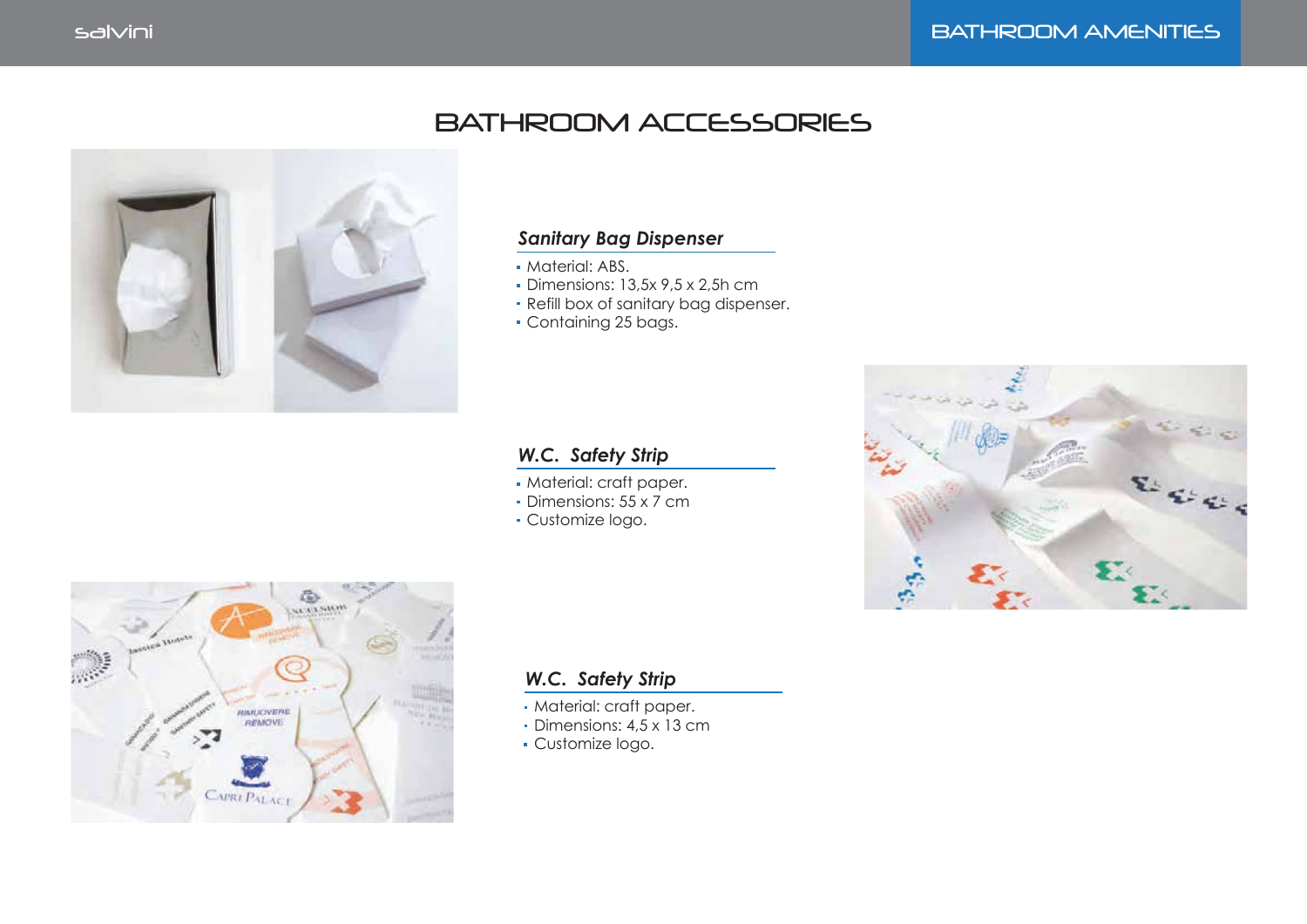### BATHROOM ACCESSORIES



#### *Acrylic Glass*

- Material: acrylic.
- Capacity: 200cc.
- Color: transparent.



#### *Shower Curtain*

- Material: 100% Polyester.
- Color: white with stripes.
- Plastic rings included.



### *Digital Scale # SAL - EB 9302*

- Material: Steel, tempered glass
- Color: white
- Dimensions: 30,2 x 30,2 x 1,6 cm



#### *Scale #SAL - HA 620*

- Material: steel plate.
- Color: black.
- Dimensions: 27,8 x 29,2 x 5 cm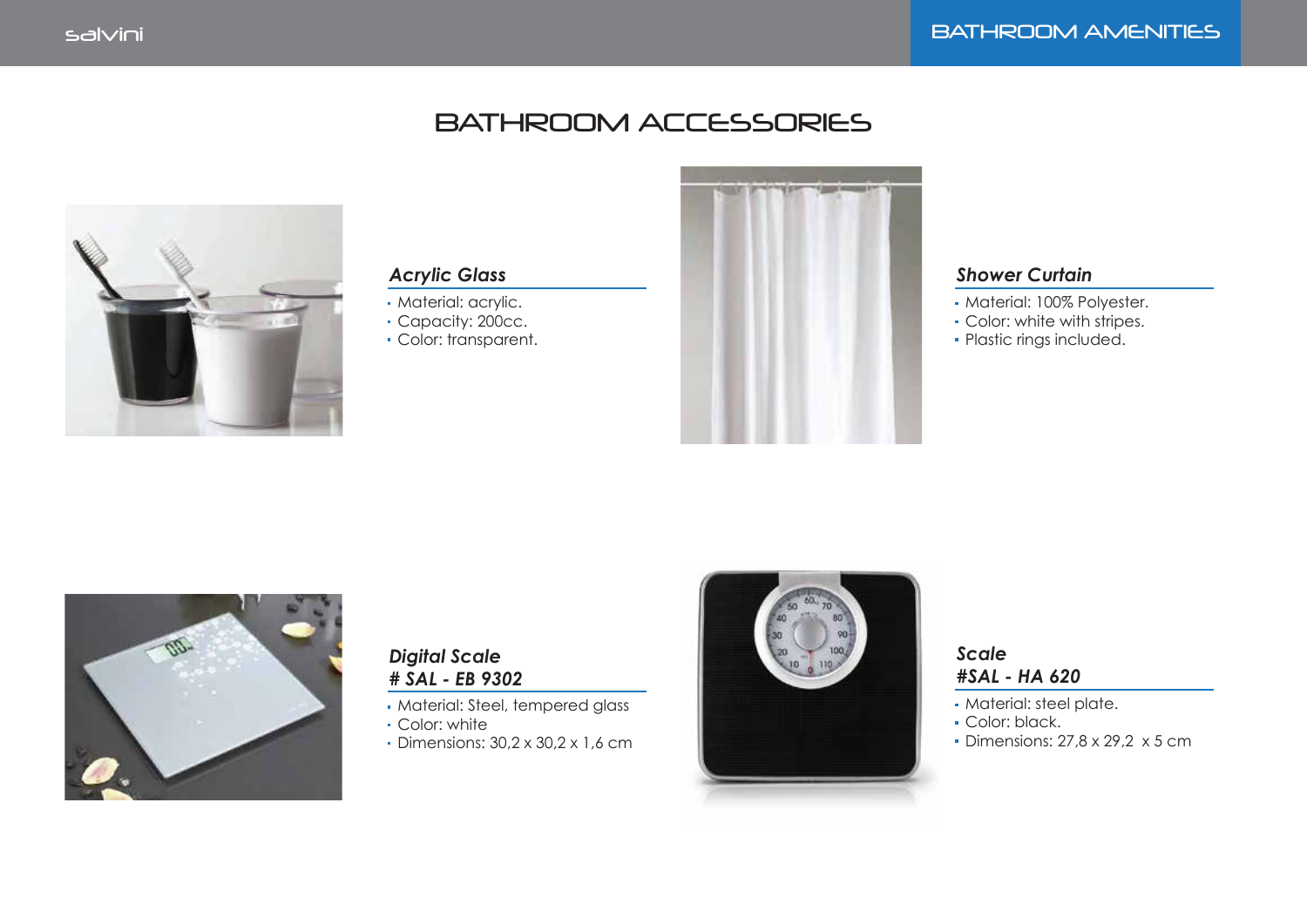# BATHROOM ACCESSORIES



#### *Clothes Line #SAL - 932*

Material: chrome ABS

Dimensions: Ø 10cm

### *Amenities Tray*

Material: plexi glass.

Colours & dimensions upon request.





#### *Soap Tray*

Material: plexi glass.

Colours & dimensions upon request.